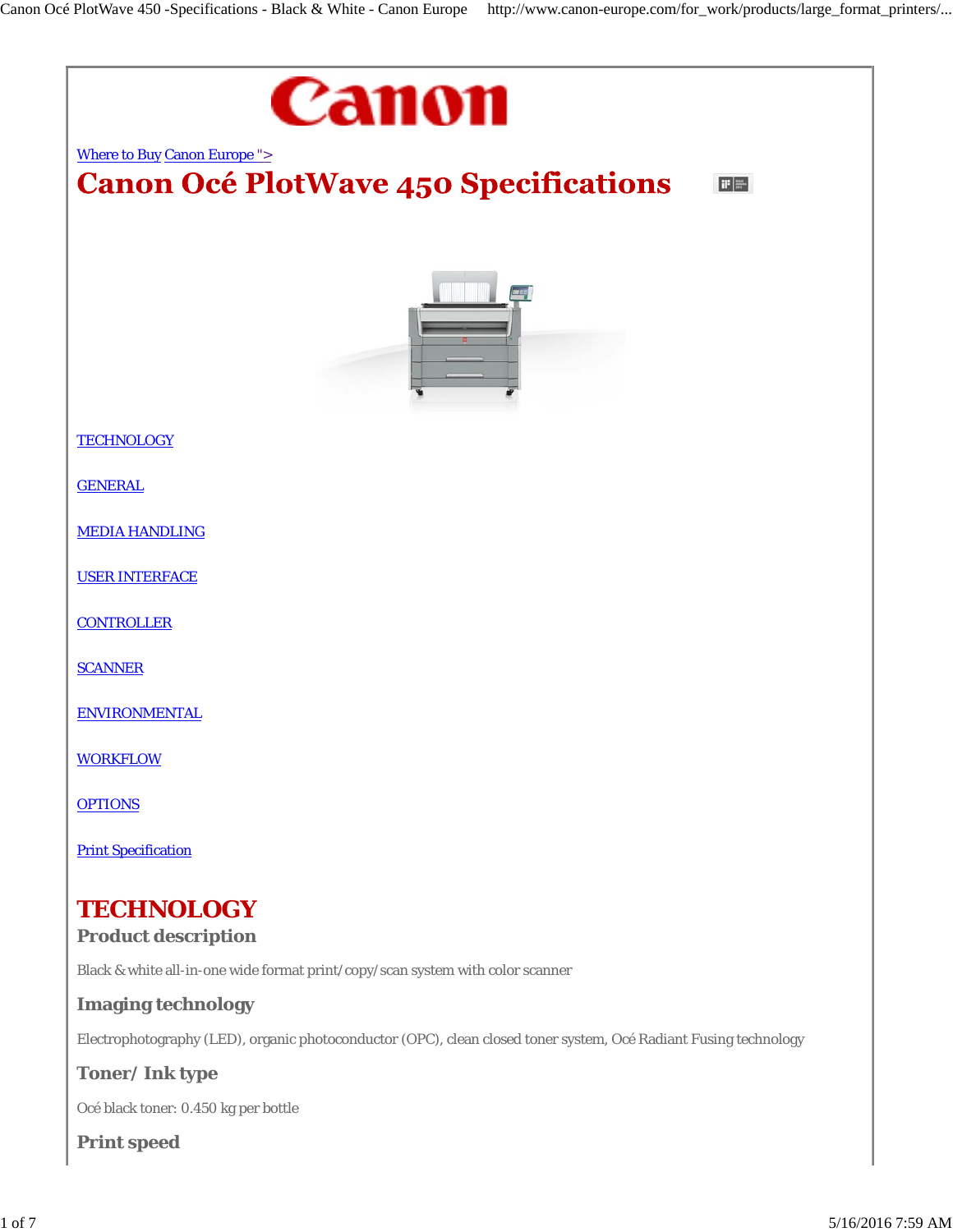Black & white: 8 A1-sizes per minute, 4 A0 sizes per minute

#### **Print resolution**

600 x 1200 dpi

## **GENERAL**

### **Configuration**

Printer or multifunctional 2 or 4 rolls

#### **Size main engine (WxDxH)**

Compact design: 1527 x 803 x 1495 mm (including top delivery tray)

#### **Weight main engine**

240 kg

### **Certifications**

CE, TUV GS, CETECOM, C-UL-US, Energy Star 2.0, FEMP, Rohs, CCC, VCCC

# **MEDIA HANDLING**

### **Paper rolls**

2 or 4 rolls

### **Paper cutting**

Cutters included in the drawer for fast and easy media switching

#### **Maximum paper capacity**

2 roll: 365 m2 4roll: 730 m2

### **Paper weight**

60 - 110 g/m2

#### **Roll width**

297 - 914 mm

**Printing length**

Minimum: 279 mm - Maximum: 176 meters

### **Output delivery**

Integrated top delivery tray

### **Media type**

Paper: Plain paper, Transparencies, Translucent, Recycled paper, Engineering Bond, Engineering Vellum, Colored paper, Top Label Paper FSC, Red Label Paper PEFC, Black Label Paper PEFc, Green Label FSC, RecycledWhiteZero FSC, Transparent Paper, Transparent Paper FSC, Polyester film, Polyester film antistatic, Contrast Film, Clear Polyester Film, Double Matte Polyester Film, White Opaque Polyester Film, Translucent Engineering Bond, Engineering Bond, Recycled Engineering Bond, Engineering Vellum, Color Top, Recycled paper, Plain Paper recycled, Transparent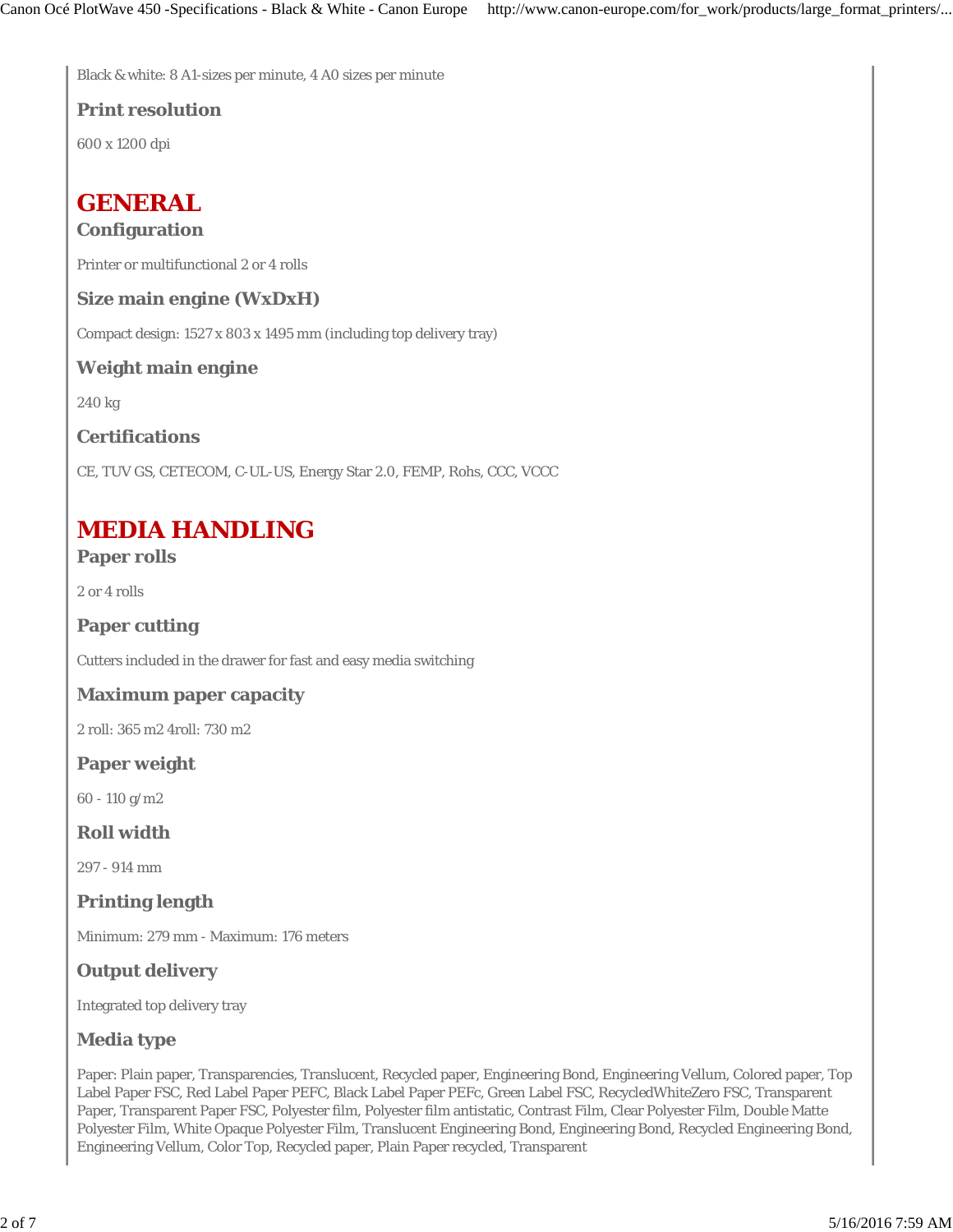# **USER INTERFACE**

## **Description**

Océ ClearConnect multi-touch user interface

## **Size (WxDxH)**

300 x 220 x 40 mm. Touch screen: 10.4"

### **Resolution**

800 x 600 pixels

### **Number of colors**

16.2 Million

### **Technology**

Projective capacitive touch

### **Operation**

3 hard buttons: [Wake-up], [Stop, interupt, abort], [Home]. Multi-touch functions: pinch, swipe, flick, zoom, pan

### **Features**

View optimization: Tilt (-4 to +45 degrees) and turn (-45 to +180 degrees). Status light (red, orange, green). USB interface with indication light

## **CONTROLLER**

### **Description**

High performance Océ POWERsync controller with Windows 8 Embedded, 64 bits

**Processor**

Dual-Core G1620 @ 2.70GHz

#### **Memory**

4 GB DDR3 (standard)

### **Video**

Intel HD Graphics, 1GHz

### **Hard disk**

500 GB, 7200rpm (standard)

#### **Interface**

Ethernet 100 Mbits/s, 1 Gbit/s TCP/IP: DHCP,IPv4, IPv6, HTTPS Discovery: APIPA, WS-Discovery, SNMP

### **Page description language**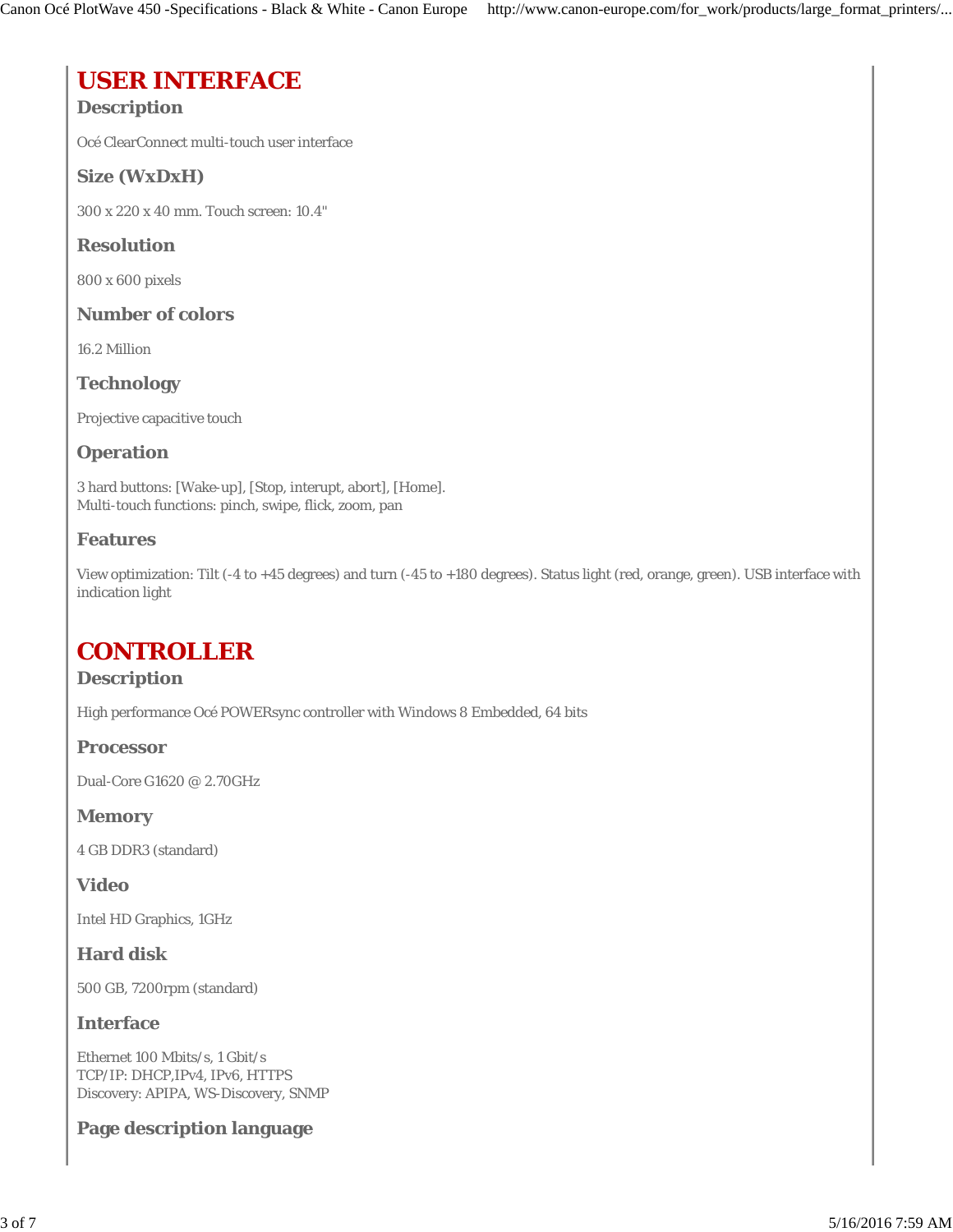TIFF, JPEG, HPGL, HPGL2, DWF, C4, Calcomp 906/907/951, CALS, NIRS, NIFF, PS/PDF (optional)

## **Security**

E-shredding, IPSec, IP filtering/Access Control Lists, HTTPS, audit logging, network protocol enable/disable, LDAP integration, Active Directory Integration (optional), User authentication on local ClearConnect user panel (LDAP/Active Directory credentials, smart card) for scan/copy/print. Configure HTTPS Certificates. Removable hard disk option, Optional FIPS 140-2 Certified Trusted Platform Module (TPM) and BitLocker based hard disk encryption, hard disk wipe (Only with Disk Encryption), Configurable CA certificate, Disable Network Ports and Protocols, Security Event Logging, Optional Single Sign-on (on device).

## **Cloud support**

Unlimited user and or Administrator authenticated cloud support via WebDav and/or third party provider: e.g. Microsoft® SharePoint®, Dropbox®, Box.com, box.net, Google® Drive®, Microsoft® OneDrive®, Amazon Cloud Drive®, Cloudsafe®, MyDisk®, PlanWell Collaborate. The cloud user authentication can either be preconfigured by the administrator or done by the user at the time of accessing the specific cloud

## **Transformations**

Scaling; Scaling (scale-to-fit page, reduce when image too large to avoid clipping or to custom factor, scale page size to standard size) , Rotation , Shift (automatic or user defined), Adding/removing trailing/leading edge, Mirror, Black intensity in poster mode, Print optimization (standard, lines/text, poster). Color Highlight and Dark Original. Area to erase (area of interest)

# **SCANNER**

## **Description**

Contact Image Sensor (CIS) Color scanner with Océ Image Logic technology

### **Scan resolution**

600 x 600 dpi

## **Scan speed**

14,6 m/min Black & white scanning; 9.7 m/min Copying; 4.8 m/min Color scanning

## **Scan format**

TIFF, PDF, PDF/A, JPEG, CALS, multi-page PDF, multi-page PDF/A and multi-page TIFF

## **Scan templates**

Virtual unlimited number of scan templates to standardize common scan settings and destinations

## **Scan destination**

Local USB flash drive, FTP, SMB, Smart In box on Controller, Optional Local Home folder( LDAP), mobile device via Océ Mobile WebTools, WebDav Clouds, PlanWell Collaborate.

## **Original width**

208 - 914 mm

## **Original length**

208 mm - 16 m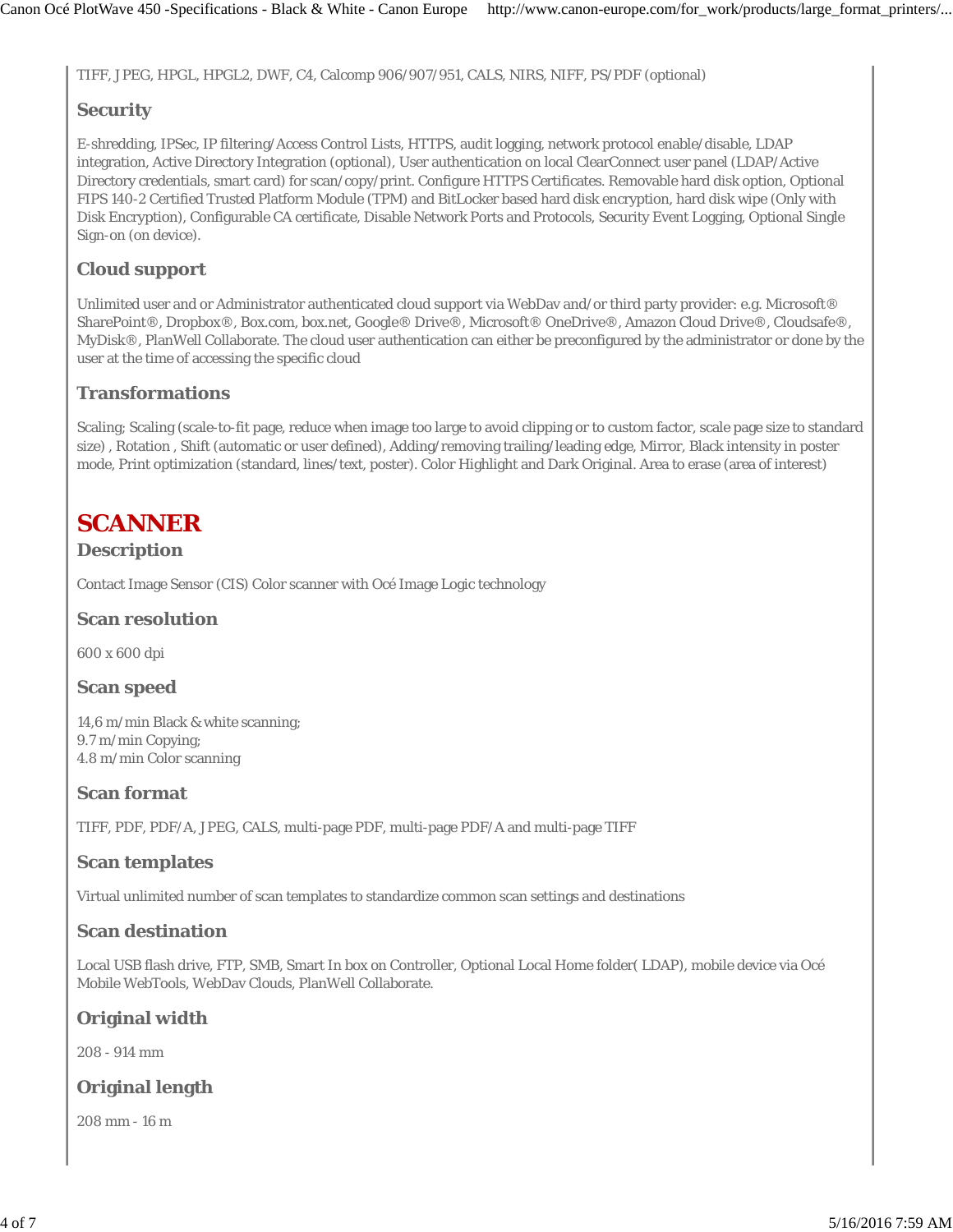## **Original thickness**

Maximum 0.8 mm (non-rigid documents)

## **Zoom**

Scale to standard format. Custom: 10 - 1000 %

## **Preset modes**

Lines & text, Lines & text draft, Folded lines & text, Photo, Colored, Dark original, Blueprint, Color Highlight, Diazo

## **Size scanner (WxDxH)**

1097 x 308 x 140 mm

## **Weight scanner**

25 kg

# **ENVIRONMENTAL**

## **Sound power level**

Quiet mode (Standby and sleep): less than 25 dB Print mode: less than 55 dB

## **Ozone concentration**

<0.001 mg/m3, < 0.000473 PPM (0,05% of permitted limit value)

## **Heat emission**

Ready: 72 W, Active:1.6 kW

## **Power requirements**

90 - 240 V, 50/60Hz

### **Power consumption**

Sleep mode: 1 W ready mode: 88 W Active mode: 1.5 KW

## **Recyclability hardware**

Made of steel or highly recyclable plastics: up to 95% of the engine can either be up cycled or recycled. Remaining 5% are non toxic waste.

## **Recyclability toner container**

Bottles made of highly recyclable HDPE (High Density Polyethylene)

# **WORKFLOW**

### **Description**

Concurrent print, copy and scan of single documents or sets

**Printer drivers**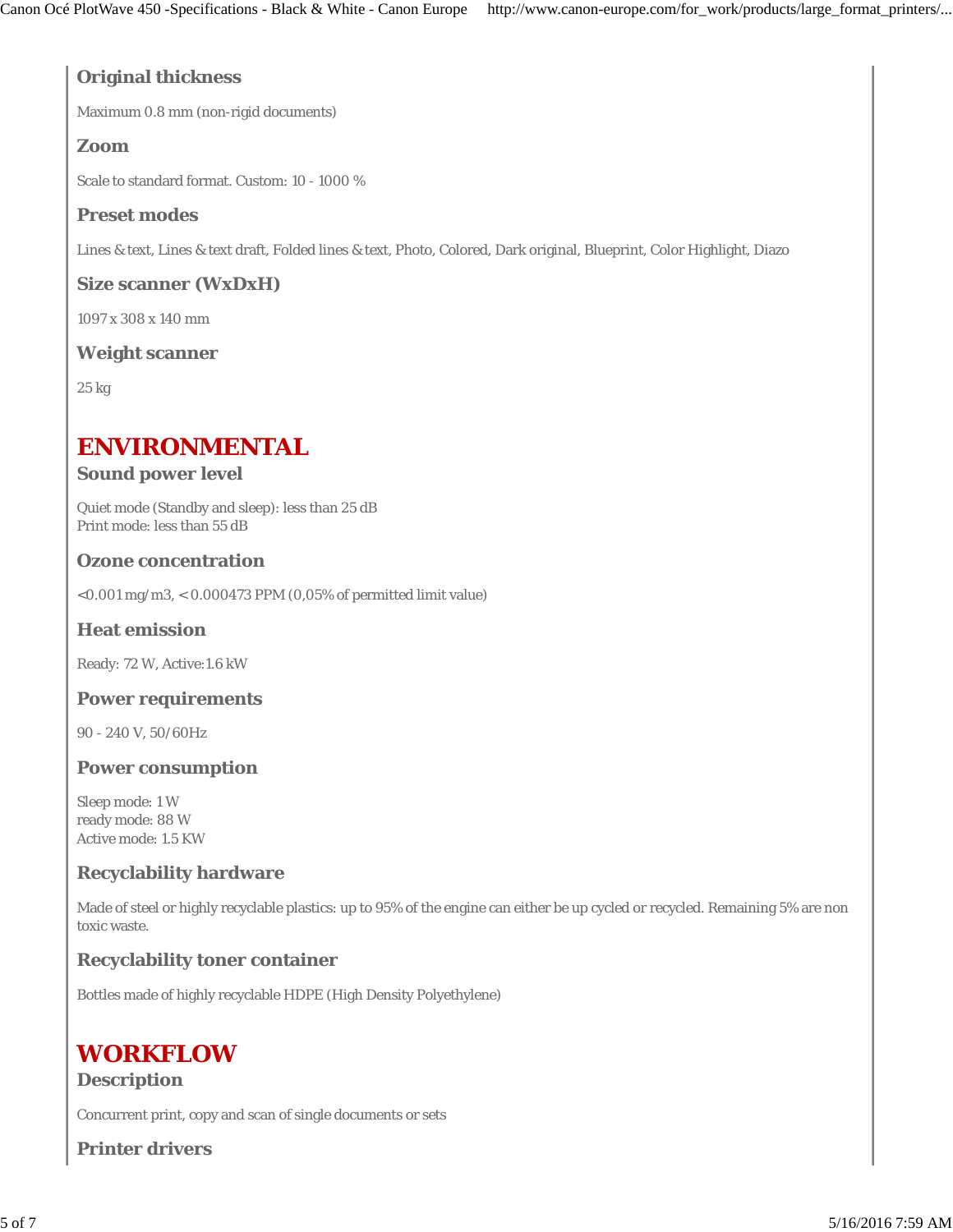Océ Wide format Printer Driver 2 for Microsoft® Windows®, Océ PostScript® 3 driver, Océ Mobile WebTools for iOS®, Android® and BlackBerry®, Océ Publisher Mobile for IOS® and Android®, Océ Publisher Express, Océ Publisher Select 2.

## **Job management**

Personalized Smart Inbox with history, Manage queue, Océ Express WebTools, Secure controler access, remote shutdown and restart

## **Accounting**

Océ Account Centre (Optional)

# **OPTIONS**

## **Hardware**

Additional 2nd roll drawer option to increase media capacity from 365 to 730 m2, Océ Scanner Express placed on top of the printer, removable hard disk, Climate Control, TPM module, Océ PlotWave folder, Océ Delivery Tray to increase delivery capacity up to 200 pages.

### **Software**

Océ View Station, Adobe® PostScript ®3/PDF file interpreter, Océ Reprodesk, Océ Account Center.

- Home
- For Business

### **For Home**

- New Products
- Cameras
- Lenses
- Inkjet Printers
- Camcorders

#### **For Business**

- For Your Business
- Business Products
- Managed Print Services
- Case Studies

### **Support**

- Consumer Products Support
- Business Products Support
- Contact Us
- Recycling
- Register your product